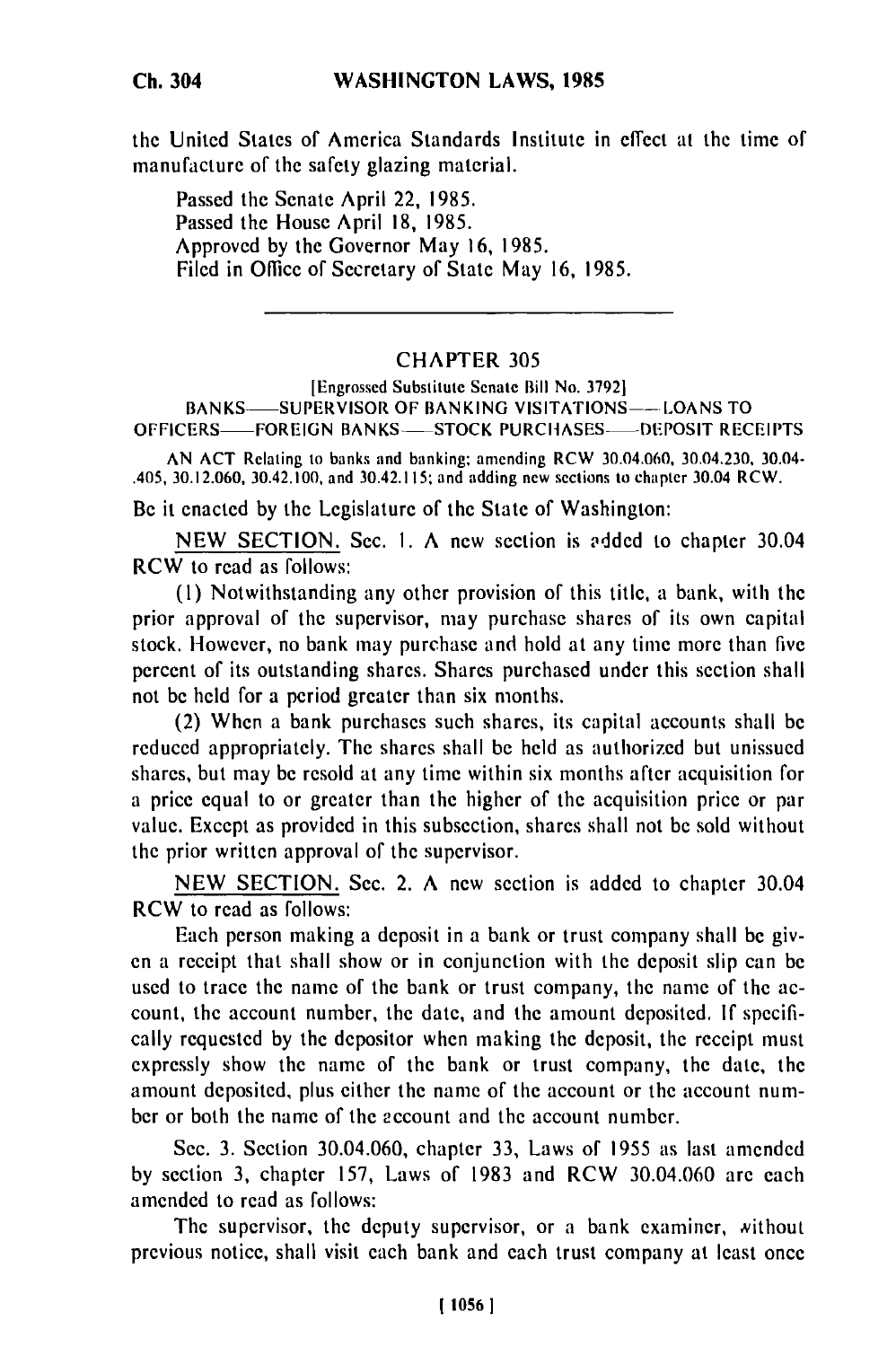((in **each -year))** every eighteen months, and oftener if necessary, for **the** purpose of making a full investigation into the condition of such corporation, and for that purpose they are hereby empowered to administer oaths and to examine under oath any director, officer, employee, or agent of such corporation. The supervisor may make such other full or partial examinations as deemed necessary and may examine any bank holding company that owns any portion of a bank or trust company chartered by the state of Washington and obtain reports of condition for any bank holding company that owns any portion of a bank or trust company chartered by the state of Washington. The supervisor may visit and examine into the affairs of any nonpublicly held corporation in which the bank, trust company, or bank holding company has an investment or any publicly held corporation the capital stock of which is controlled by the bank, trust company, or bank holding company; may appraise and revalue such corporations' investments and securities; and shall have full access to all the books, records, papers, securities, correspondence, bank accounts, and other papers of such corporations for such purposes. The supervisor may, in his or her discretion, accept in lieu of the examinations required in this section the examinations ( $(r_{\text{c}})$ **guired under the terms of the federal reserve act for banks which are, or** may become, members of a federal reserve bank or the deposits of which are insured-by)) conducted at the direction of the federal reserve board or the Federal Deposit Insurance Corporation. Any wilful false swearing in any examination is perjury in the second degree.

Sec. 4. Section 30.04.230, chapter 33, Laws of 1955 as last amended by section **9,** chapter 157, Laws of 1983 and RCW 30.04.230 are each amended to read as follows:

(I) A corporation or association organized under the laws of this state or licensed to transact business in the state, other than a bank or trust company, may acquire any or all shares of stock of any bank, trust company, or national banking association. Nothing in this section shall be construed to prohibit the merger, consolidation, or reorganization of a bank or trust company in accordance with this title.

(2) Unless the terms of this section are complied with, an out-of-state bank holding company shall not acquire more than five percent of the shares of the voting stock or all or substantially all of the assets of a bank, trust company, or national banking association the principal operations of which **are** conducted within this state.

(3) As used in this section a "bank holding company" means a company that is a bank holding company as defined by the Bank Holding Company Act of 1956, as amended (12 U.S.C. Sec. ((+94+)) 1841 et seq.). An "out-of-state bank holding company" is a bank holding company that principally conducts its operations outside this state, as measured by total deposits held or controlled by its bank subsidiaries on the date on which it became a holding company. **A** "domestic bank holding company" is a bank

 $\bullet$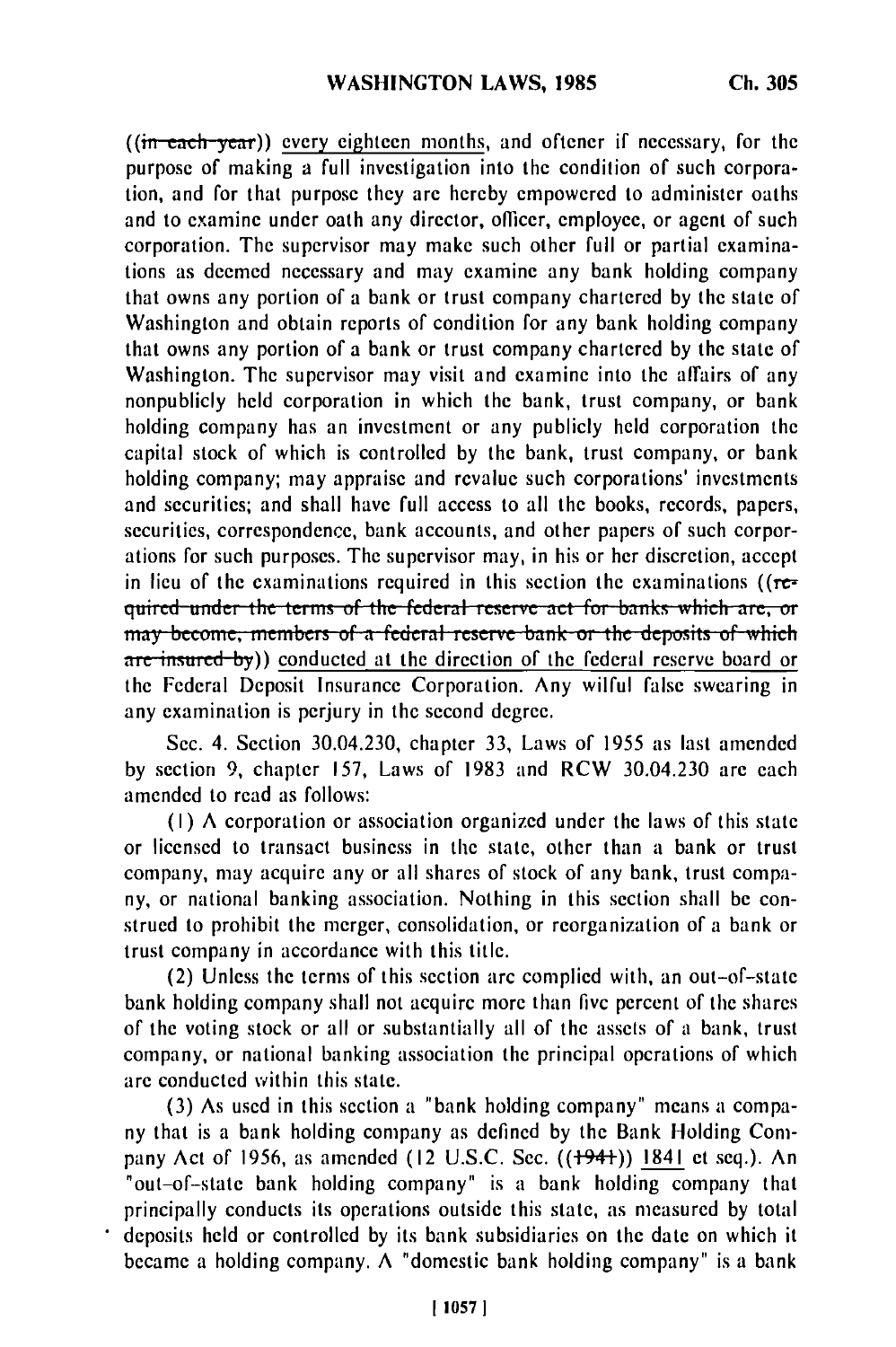**Ch. 305**

holding company that principally conducts its operations within this state, as measured **by** total deposits held or controlled **by** its bank subsidiaries on the date on which it became a bank holding company.

(4) Any such acquisition referred to under subsection (2) of this section **by** an out-of-state bank holding company requires the express written approval of the supervisor of banking Approval shall not **be** granted unless and until the following conditions are met:

(a) An out-of-state bank holding company desiring to make an acquisition referred to under subsection (2) of this section and the bank, trust company, national banking association, or domestic bank holding company parent thereof, if any, proposed to be acquired shall **file** an application in writing with the supervisor of banking **((and pay an investigation fee of five**) thousand dollars to the supervisor of banking)). The supervisor shall by rule establish the fee schedule to be collected from the applicant in -onnection with the application. The fee shall not exceed the cost of processing the application. The application shall contain such information as the supervisor of banking may prescribe by rule as necessary or appropriate for the purpose of making a determination under this section. The application and supporting information and all examination reports and information obtained by the supervisor and the supervisor's staff in conducting its investigation shall be confidential and privileged and not subject to public disclosure under chapter 42.17 RCW. The application and information may be disclosed to federal bank regulatory agencies and to officials empowered to investigate criminal charges, subject to legal process, valid search warrant, or subpoena. In any civil action in which such application or information is sought to be discovered or used as evidence, any party may, upon notice to the supervisor and other parties, petition for an in camera review. The court may permit discovery and introduction of only those portions that are relevant and otherwise unobtainable by the requesting party. The application and information shall be discoverable in any judicial action challenging the approval of an acquisition by the supervisor as arbitrary and capricious or unlawful.

(b) The supervisor of banking shall find that:

(i) The bank, trust company, or national banking association that is proposed to be acquired or the domestic bank holding company controlling such bank, trust company, or national banking association is in such a liquidity or financial condition as to be in danger of closing, failing, or insolvency. In making any such determination the supervisor shall be guided by the criteria developed by the federal regulatory agencies with respect to emergency acquisitions under the provisions of 12 U.S.C. Sec. 1828(c);

(ii) There is no state bank, trust company, or national banking association doing business in the state of Washington or domestic bank holding company with sufficient resources willing to acquire the entire bank, trust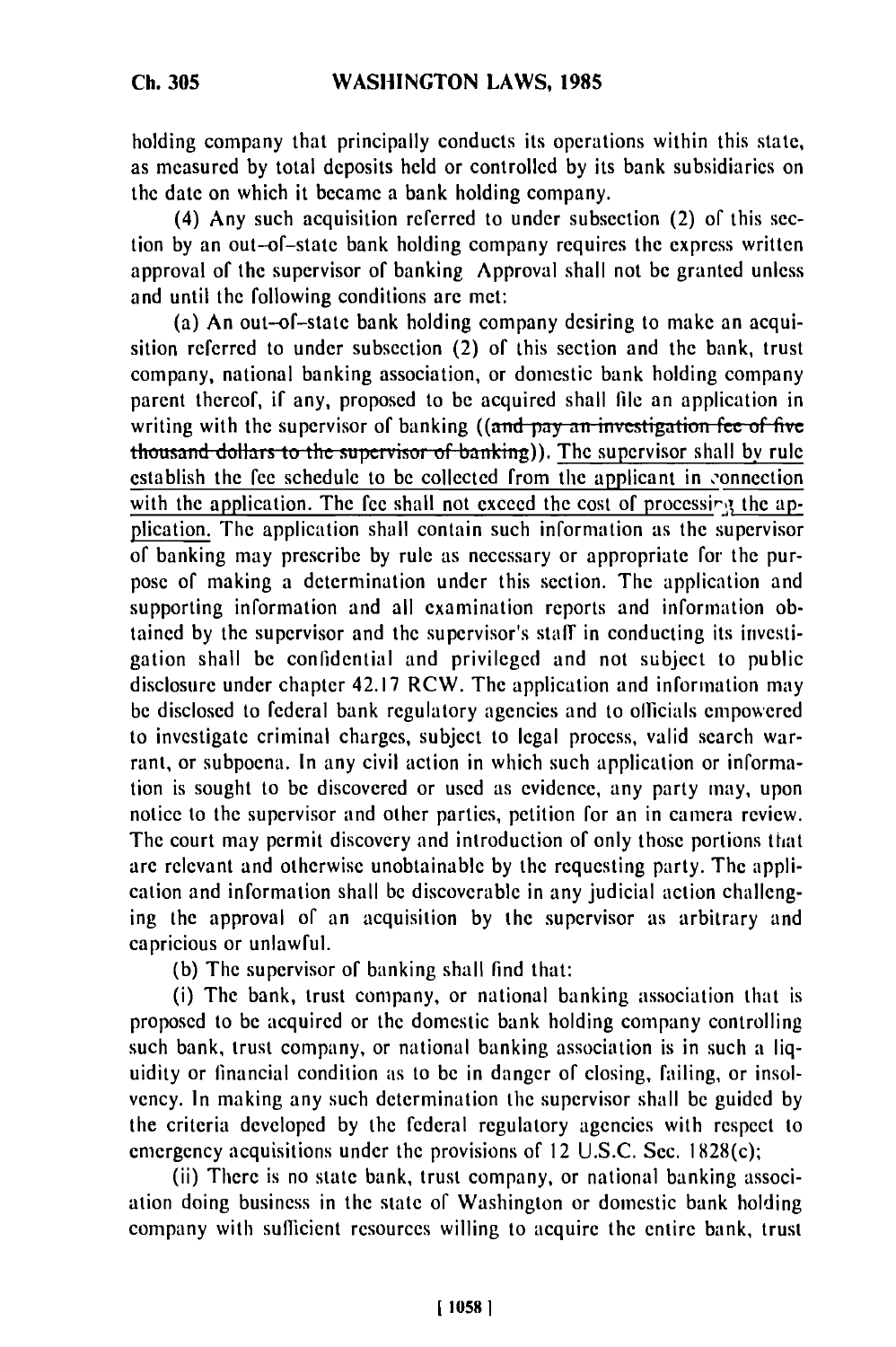company, or national banking association on at least as favorable terms as the out-of-state bank holding company is willing to acquire it;

(iii) The applicant out-of-state bank holding company has provided all information and documents requested by the supervisor in relation to the application; and

(iv) The applicant out-of-state bank holding company has demonstrated an acceptable record of meeting the credit needs of its entire community, including low and moderate income neighborhoods, consistent with the safe and sound operation of such institution.

(c) The supervisor shall consider:

饿

(i) The financial institution structure of this state; and

(ii) The convenience and needs of the public of this state.

(5) Nothing in this section may be construed to prohibit, limit, restrict, or subject to further regulation the ownership by a bank of the stock of a bank service corporation or a banker's bank.

Sec. 5. Section 2, chapter 246, Laws of 1977 ex. sess. and RCW 30- .04.405 are each amended to read as follows:

(I) It is-unlawful for any person to acquire control of a bank until thirty days after filing with the supervisor a completed application. The application shall be under oath and contain substantially all of the following information plus any additional information that the supervisor may prescribe as necessary or appropriate in the particular instance for the protection of bank depositors, borrowers, or shareholders and the public interest:

(a) The identity, banking and business experience of each person by whom or on whose behalf acquisition is to be made;

(b) The financial and managerial resources and future prospects of each person involved in the acquisition;

(c) The terms and conditions of any proposed acquisition and the manner in which the acquisition is to be made;

(d) The source and amount of the funds or other consideration used or to be used in making the acquisition, and a description of the transaction and the names of the parties if any part of these funds or other consideration has been or is to be borrowed or otherwise obtained for the purpose of making the acquisition;

(e) Any plan or proposal which any person making the acquisition may have to liquidate the bank, to sell its assets, to merge it with any other bank, or to make any other major change in its business or corporate structure for management;

(f) The identification of any person employed, retained, or to be compensated by the acquiring party, or by any person on its behalf, who makes solicitations or recommendations to shareholders for the purpose of assisting in the acquisition and a brief description of the terms of the employment, retainer, or arrangement for compensation; and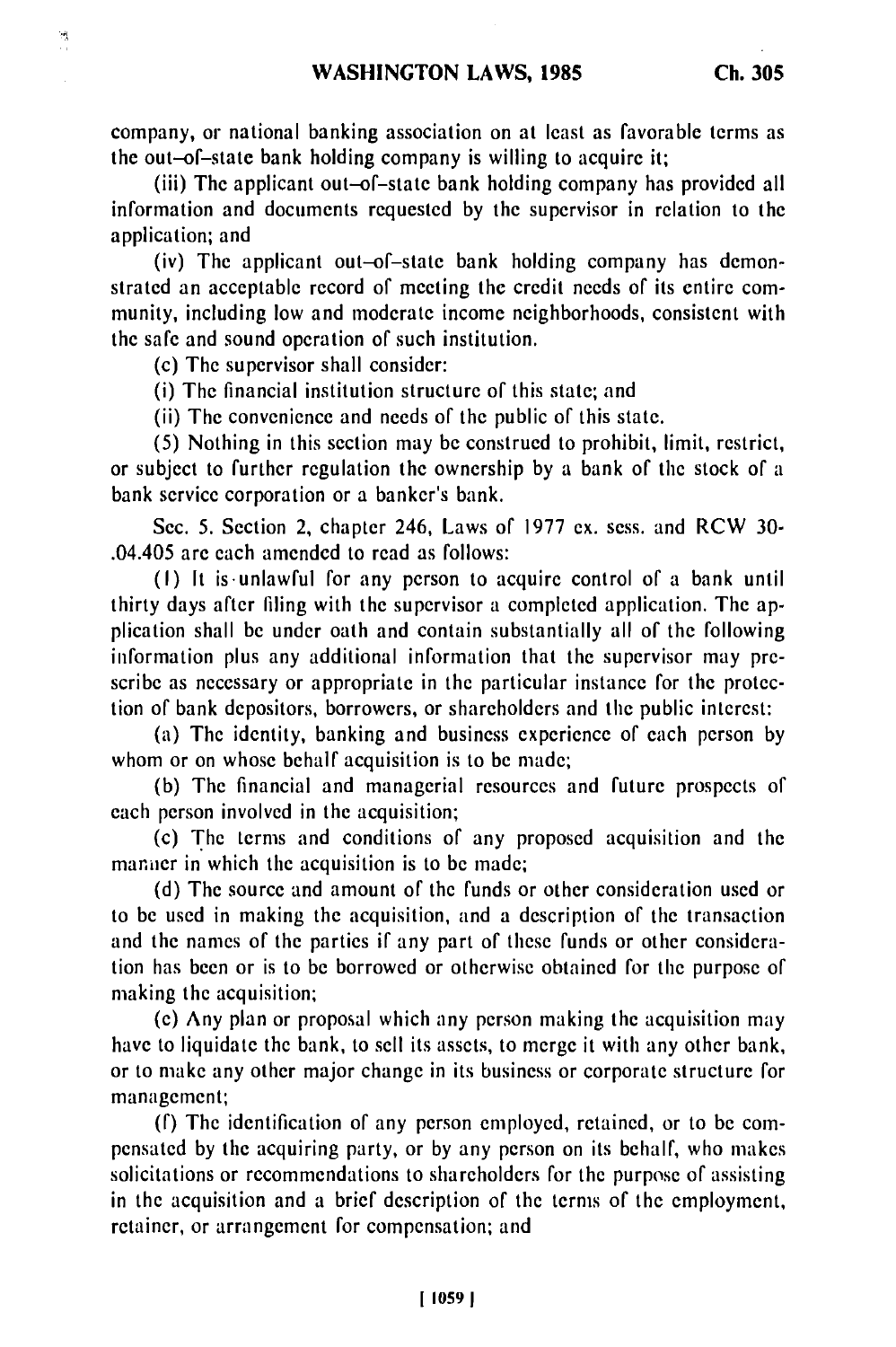**(g)** Copies of all invitations for tenders or advertisements making a tender offer to shareholders for the purchase of their stock to be used in connection with the proposed acquisition.

(2) Notwithstanding any other provision of this section, a bank or domestic bank holding company as defined in RCW 30.04.230 need only noti**fy** the supervisor of an intent to acquire control and the date of the proposed acquisition of control at least thirty days before the date of the acquisition of control.

**(3)** When a person, other than an individual or corporation, is required to **file** an application under this section, the supervisor may require that the information required **by** subsection (1)(a), **(b),** and **(f)** of this section be given with respect to each person, as defined in RCW 30.04.400(3), who has an interest in or controls a person filing an application under this subsection.

(4) When a corporation is required to **file** an application under this section, the supervisor may require that information required **by** subsection (I)(a), **(b),** and **(f)** of this section be given for the corporation, each olticer and director of the corporation, and each person who is directly or indirectly the beneficial owner of twenty-five percent or more of the outstanding voting securities of the corporation.

**(5) If** any tender offer, request, or invitation for tenders or other agreements to acquire control is proposed to **be** made **by** means of a registration statement under the Securities Act of **1933** (48 Stat. 74, **15 U.S.C.,** Sec. 77(a)), as amended, or in circumstances requiring the disclosure of similar information under the Securities Exchange Act of 1934 (48 Stat. **881, 15 U.S.C.,** Sec. 78(a)), as amended, the rcgistration statement or application may be filed with the supervisor in lieu of the requirements of this section.

**(6)** Any acquisition of control in violation of this section shall be ineffective and void.

(7) Any person who wilfully or intentionally violates this section or any rule adopted pursuant thereto is guilty of a gross misdemeanor pursuant to  $\overline{a}$ chapter 9A.20 RCW. Each day's violation shall be considered a separate violation, and any person shall upon conviction be fined not more than one thousand dollars for each day the violation continues.

Sec. 6. Section 30.12.060, chapter 33, Laws of 1955 as last amended by section 5, chapter 136, Laws of 1969 and RCW 30.12.060 are each amended to read as follows:

(1) Any bank or trust company shall be permitted to make loans to any employee of such corporation, or to purchase, discount or acquire, as security or otherwise, the obligation or debt of any employee to any other person, to the same extent as if the employee were in no way connected with the corporation. Any bank or trust company shall be permitted to make loans to any officer of such corporation, or to purchase, discount or acquire,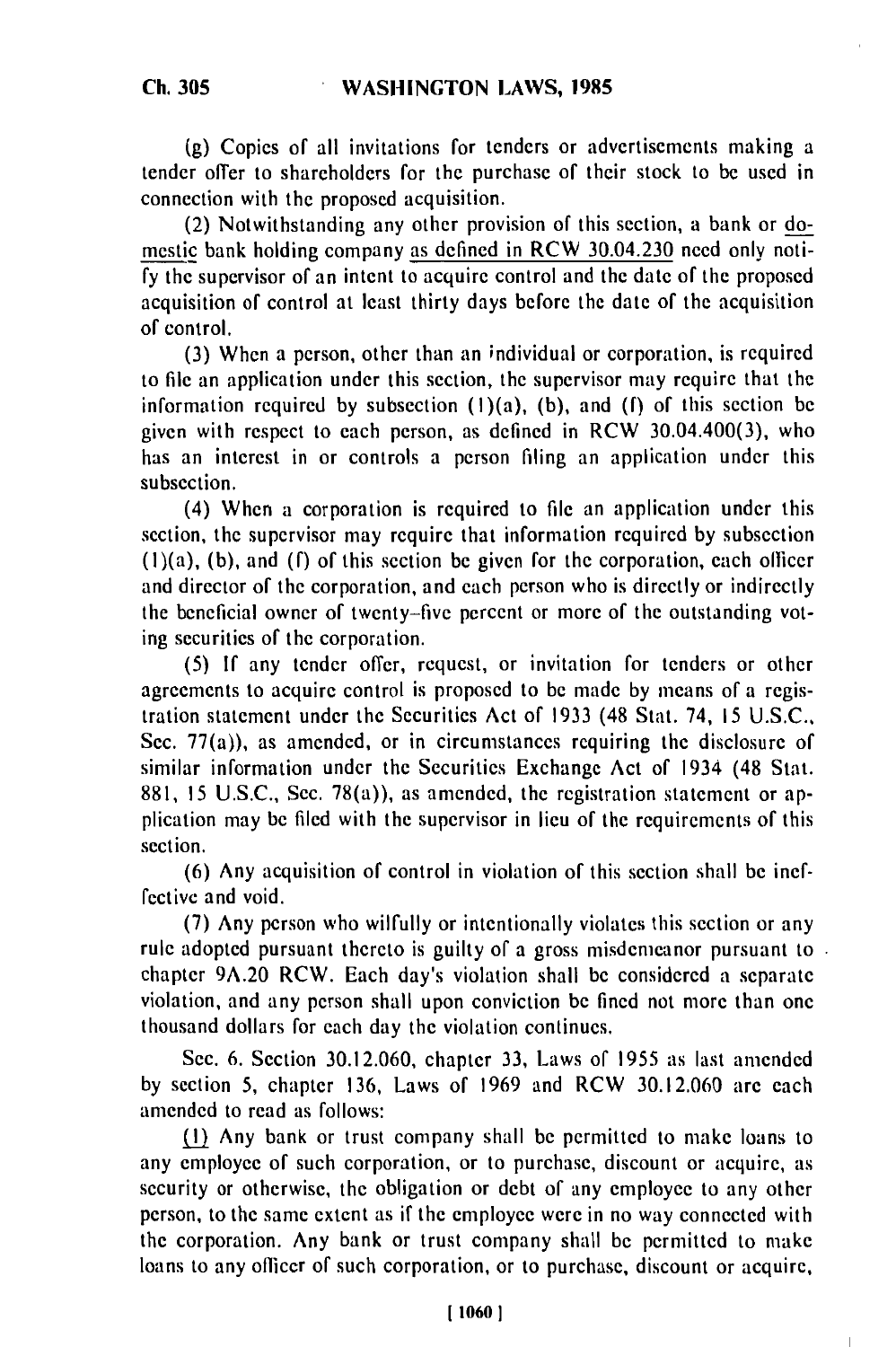as security or otherwise, the obligation or debt of any officer to any other person. PROVIDED, That the total value of the loans made and obligation acquired for any one officer shall not exceed such amount as shall be prescribed by the supervisor of banking pursuant to regulations adopted in accordance with the Administrative Procedure Act, chapter 34.04 RCW, as now or hereafter amended: AND PROVIDED FURTHER, That no such loan shall be made, or obligation acquired, in excess of five percent of a bank's capital and unimpaired surplus or twenty-five thousand dollars, whichever is larger, unless a resolution authorizing the same shall be adopted by a vote of a majority of the board of directors of such corporation( $(-at$ **a** meeting of the board of directors of such corporation held within thirty days)) prior to the making of such loan or discount, and such vote and resolution shall be entered in the corporate minutes. In no event shall the loan or obligation acquired exceed five hundred thousand dollars in the aggregate without prior approval by a majority of the corporation's board of directors. No loan in excess of five percent of a bank's capital and unimpaired surplus or twenty-five thousand dollars, whichever is larger, shall be made by any bank or trust company to any director of such corporation nor shall the note or obligation in excess of five percent of a bank's capital and unimpaired surplus or twenty-five thousand dollars, whichever is larger, of such director be discounted by any such corporation, or by any officer or employee thereof in its behalf, unless a resolution authorizing the same shall be adopted by a vote of a majority of the entire board of directors of such corporation exrefer of a majority of the entire board of uncertors of such corporation ex-<br>clusive of the vote of such interested director, ((at a meeting of the board of directors of such corporation held within ninety days prior to the making of such loan or discount.)) and such vote and resolution shall be entered in the corporate minutes. In no event may the loan or obligation acquired exceed five hundred thousand dollars in the aggregate without prior approval by a majority of the corporation's board of directors.

Each bank or trust company shall at such times and in such form as may be required by the supervisor, report to the supervisor all outstanding loans to directors of such bank or trust company.

The amount of any endorsement or agreement of suretyship or guaranty of any such director to the corporation shall be construed to be a loan within the provisions of this section. Any modification of the terms of an existing obligation (excepting only such modifications as merely extend or renew the indebtedness) shall be construed to be a loan within the meaning of this section.

(2) "Unimpaired surplus," as used in this section, consists of the sum of the following amounts:

(a) Fifty percent of the reserve for possible loan losses;

**(b)** Subordinated notes and debentures;

(c) Surplus;

(d) Undivided profits; and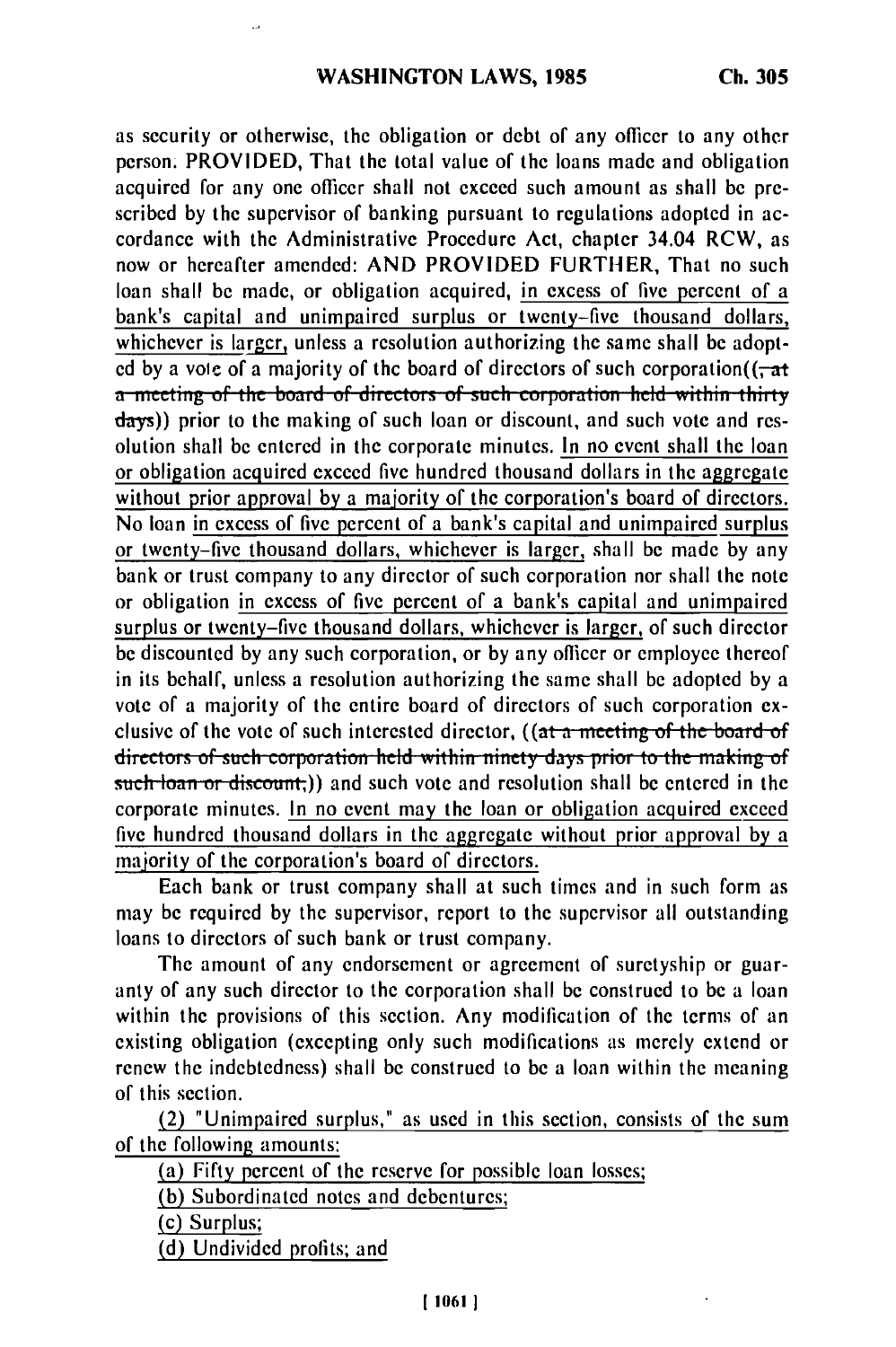**Ch. 305**

**(e)** Reserve for contingencies and other capital reserves, excluding accrued dividends on preferred stock.

Sec. **7.** Section 10, chapter 53, Laws of 1973 Ist ex. sess. and RCW 30.42.100 are each amended to read as follows:

**If** the supervisor approves the application, he shall notify the alien bank of his approval and shall file certified copies of its charter, certificate or other authorization to do business with the secretary of state ((and with the secretary of state ). the recording officer of the county in which the office is to be located)).<br>Upon such filing, the supervisor shall issue a certificate of authority stating that the alien bank is authorized to conduct business through a branch or agency in this state at the place designated in accordance with this chapter. Each such certificate shall **be** conspicuously displayed at all times in the place of business specified therein.

The office of the alien bank must commence business within six months after the issuance of the supervisor's certificate: PROVIDED, That the supervisor for good cause shown may extend such period for an additional time not to exceed three months.

Sec. **8.** Section **6,** chapter **95,** Laws of **1982** and RCW 30.42.115 **are** each amended to read as follows:

**(I)** Any branch of an alien bank that received approval of its branch application pursuant to RCW 30.42.090, or that had filed its branch application pursuant to RCW 30.42.060, on or before July **27, 1978,** and any approved branch of an alien bank that has designated Washington as its home state pursuant to section 5 of the International Banking Act of **1978,** shall have the same power to solicit and accept deposits as a state bank chartered pursuant to Title **30** RCW, except that acceptance of initial **de**posits of less than one hundred thousand dollars shall be limited to deposits of the following:

(a) Any business entity, including any corporation, partnership, association, or trust, that engages in commercial activity for profit: PROVIDED, That there shall **be** excluded from this category any such business entity that is organized under the laws of any state or the United States, is majority-owned **by** United States citizens or residents, and has total assets, including assets of majority owned subsidiaries, of less than one million five hundred thousand dollars as of the date of the initial deposit;

**(b)** Any governmental unit, including the United States government, any state government, any foreign government and any political subdivision Ó or agency of the foregoing;

(c) Any international organization which is composed of two or more nations;

**(d)** Any draft, check, or similar instrument for the transmission of funds issued by the branch;

(e) Any depositor who is not a citizen of the United States and who is not a resident of the United States at the time of the initial deposit;